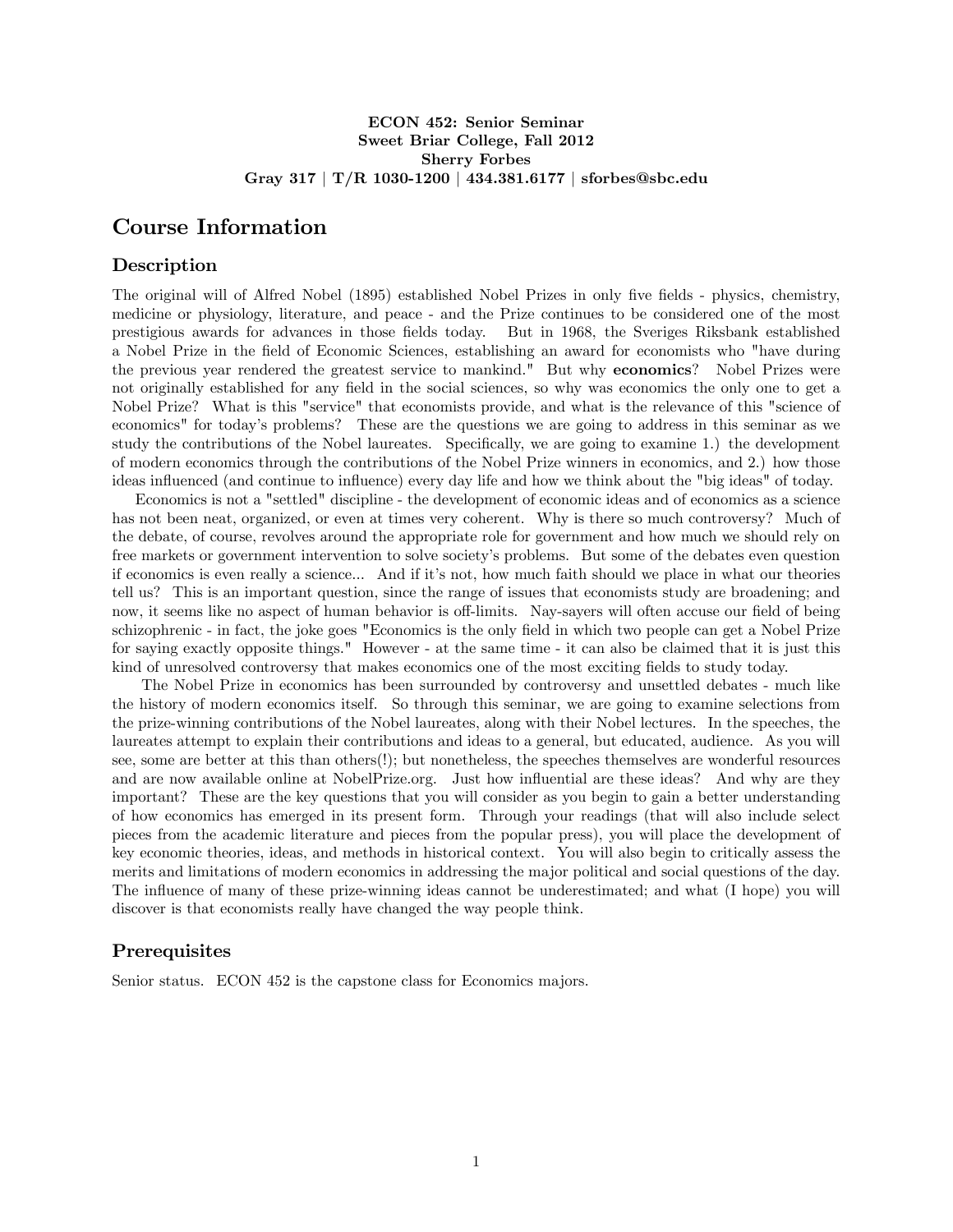# Required and Recommended Materials

- Required:
	- Breit, W. and B. Hirsch. Lives of the Laureates: Twenty-three Nobel Economists. Cambridge: MIT Press, 2009. (ISBN-10: 0262012766; ISBN-13: 978-0262012768)
	- Karier, Thomas. Intellectual Capital: Forty Years of the Nobel Prize in Economics. New York: Cambridge University Press, 2010. (ISBN-10: 0521763266; ISBN-13: 978-0521763264)
	- ñ Horn, K. Roads to Wisdom: Conversations with Ten Nobel Laureates in Economics. Edward Elgar, 2009. (ISBN-10: 1848446705; ISBN-13: 978-1848446700)
	- Snowdon, B. and H. Vane. Modern Macroeconomics: Its Origins, Development and Current State. Cheltenham: Edward Elgar, 2005. (ISBN-10: 1845422082; ISBN-13: 978-1845422080)
	- Strunk, W. and E.B. White. The Elements of Style. New York: Longman, 2000. (ISBN-10: 020530902X; ISBN-13: 9780205309023)
	- ñ The O¢ cial Web Site of the Nobel Prize: "All Prizes in Economic Sciences". Nobelprize.org.
	- ñ Articles and Resources posted on http://people.virginia.edu/~slf9s/sbc/econ452/schedule.htm
- Recommended:
	- Backhouse, R. The Ordinary Business of Life: A History of Economics from the Ancient World to the Twenty-First Century. Princeton University Press, 2004. (ISBN-10: 9780691116297; ISBN-13: 978-0691116297)

# Lecture Attendance and Class Policies

Class meetings are Mondays (1330-1620) in Gray 306. Since our seminar meets only once a week, is it important that you attend every class. Please plan your schedules accordingly and let me know no later than 14 September 2012 of any known (and unavoidable) absences.

Please be courteous to your fellow students - please be on time for class and limit distractions. Laptops and cell phones should remain off during class unless expressly permitted.

### Grades and Grading Policies

#### Distribution

Grades are ultimately a judgment call by the instructor; but, for this course, the A range is approximately 90-100, the B range 80-90, etc. The following weights will be employed to determine the grade distribution for the class:

| Description          | Weight  |
|----------------------|---------|
| Presentations        | 40%     |
| Writing Assignments  | 30%     |
| Class Discussions    | 25%     |
| Mandatory Assessment | 5%      |
| Total                | $100\%$ |

What you do each week will vary: for each seminar, roughly one-third of you will be presenting, onethird of you will be writing, and the remaining one-third of you will be asked to prepare discussion questions. Roles will rotate so that, e.g., you should be giving a presentation about every third week. Presentations, writing assignments, and discussion questions should all be sent to me 24 hours in advance of the seminar.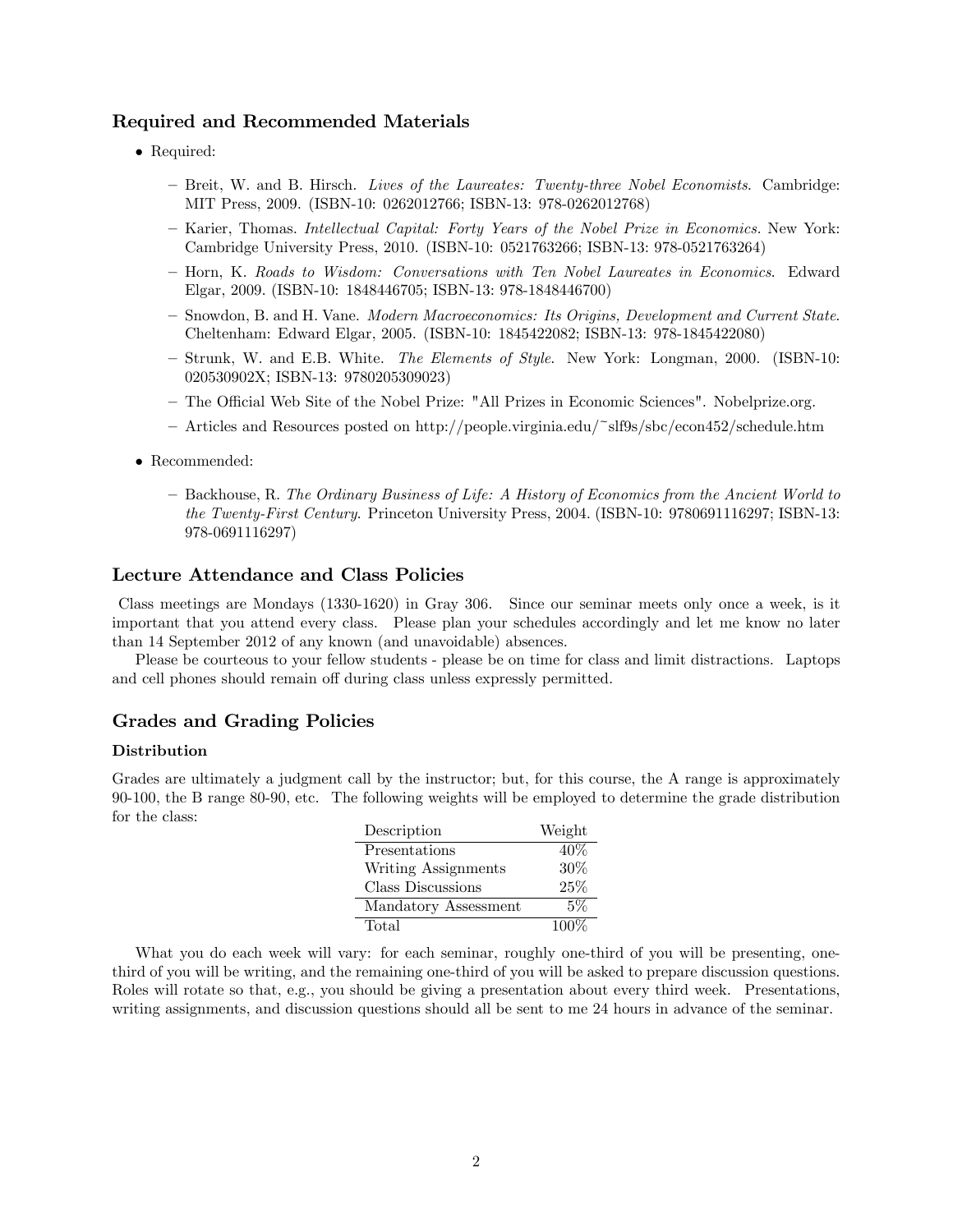#### Presentations

Class presentations will vary week-by-week. Prize-winning economic ideas are - in general - not very amenable to being presented in cookie-cutter formats, so what we do, what we will read, and what I will ask you to present to the class may change from week to week. However, generally speaking, each student will be responsible for presenting the ideas of one laureate - and this may involve presenting one of their original articles, presenting ideas from their Nobel Prize lecture, and/or presenting a current paper from the academic literature that reflects those ideas. Some weeks we may focus on understanding the ideas themselves, while other weeks we may focus more on how those ideas have ináuenced contemporary debates and current topics being researched. Keep in mind that all presentations should address how each laureate might respond to two "big questions": To what extent is economics a science? and What is the proper role of government in the economy?

#### Writing Assignments

For your writing assignments, you will address the contemporary issue of the week from the perspective of one of the assigned laureates. Your job is to dig into the mind of the laureate to write a position paper from their perspective. Imagine that you are that laureate, and you have just been asked to be on the President's Council of Economic Advisors.

The Council of Economic Advisers, an agency within the Executive Office of the President, is charged with offering the President objective economic advice on the formulation of both domestic and international economic policy. The Council bases its recommendations and analysis on economic research and empirical evidence, using the best data available to support the President in setting our nation's economic policy.

Suppose the President now asks your advice on what he should do about "X"? How would you - as the laureate - respond?

The writing assignments have a dual purpose: the first is to get you to understand how the laureate thinks about the world. Read the biographical sketches, find out why they were awarded the Nobel Prize, and look at their research. Get an idea of what general principles guide their thinking. The second is for you to learn to write short, concise prose. You should be making tight aruguments, not lengthy expositions. Only write 1-2 pages for these assignments.

#### Class Discussions

In preparation for the class discussions, those of you not presenting or writing will prepare questions for discussion (at least four) from the week's readings. Your participation in class discussions and the discussion questions you submit will contribute to your class participation score.

#### Mandatory Assessment

For the major in economics, you are required to take the ETS Major Field Test - your score on this exam will comprise 5% of your grade in this course.

# Other Important Information

# Honor Code

Sweet Briar's Honor Code is in effect for this class - please respect and uphold the honor code to continue the privileges that it affords you.

# This Syllabus

This syllabus is an important course document, and I reserve the right to make changes to the syllabus and/or my policies at my discretion. Continued enrollment in the course indicates agreement with its terms and conditions.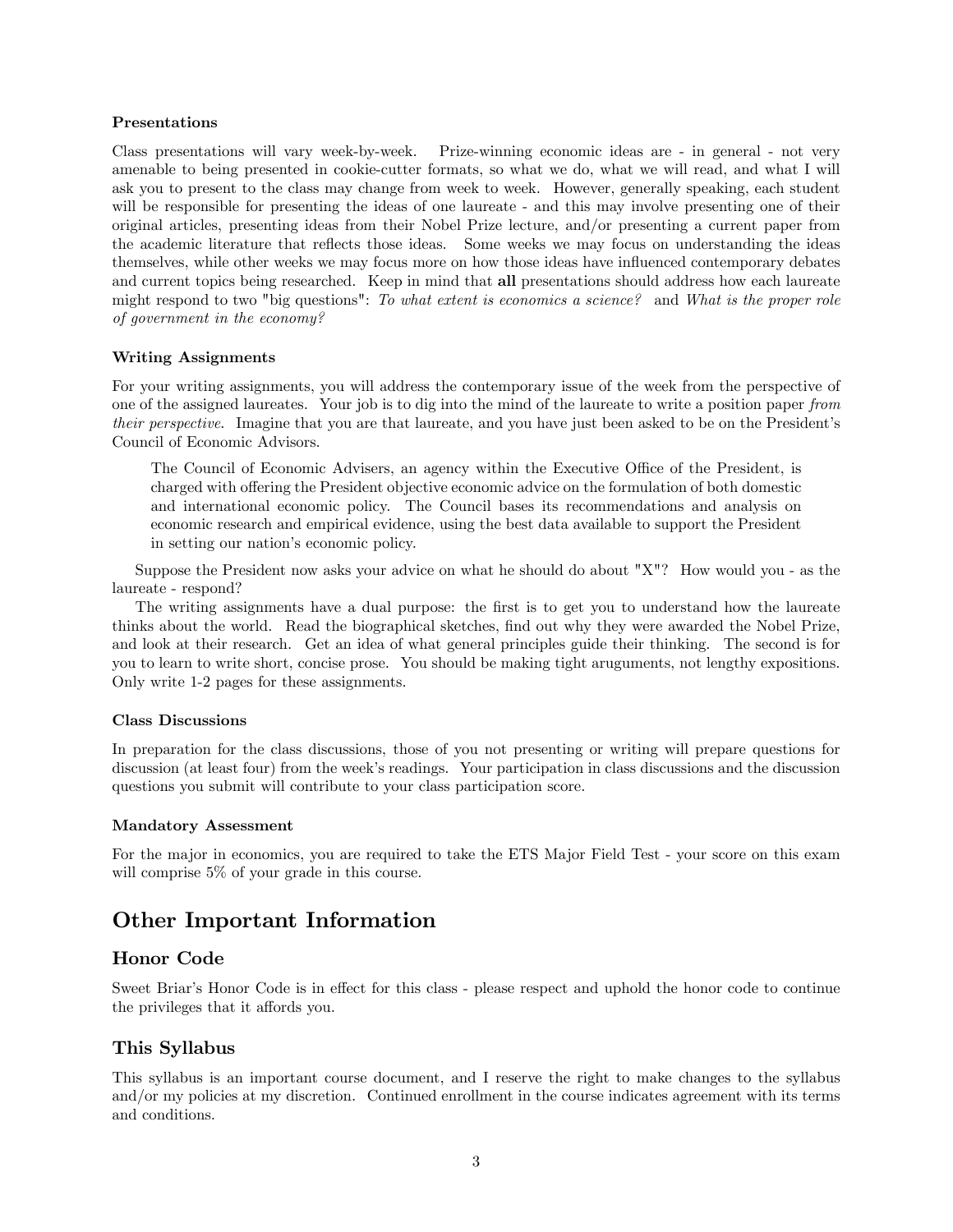# Seminar Schedule (Outline)

- 03 September 2012: On Economic Methodology: Is Economics a Science?
- 10 September 2012: Individual Choice, Free-Market Economics, and the Dangers of Big Government
- 17 September 2012: The Adding-Up Question: The Individual vs. The Social
- 24 September 2012: Game Theory and its (Many) Applications
- 01 October 2012: What Happens When People Aren't Perfect?
- 08 October 2012: What Happens When Markets Aren't Perfect?
- 15 October 2012: Looking Outside the (Black) Box (a.k.a. Institutions)
- 22 October 2012: (Optimal?) Taxation
- 29 October 2012: Economic Growth or Dead in the Long-Run?
- 05 November 2012: What about Money?
- 12 November 2012: What's Old is New Again: New Classical Macroeconomics
- 19 November 2012: Thanksgiving Break
- 26 November 2012: What About the Rest of the World? (International Issues)
- 03 December 2012: What About the Rest of the Rest of the World? (Issues in Development Economics)
- 10 December 2012: (Lessons From?) Economic History

# Seminar Schedule (Readings)

### Week 01 - 03 September 2012

## On Economic Methodology: Is Economics a Science? (Frisch and Tinbergen)

- BACKGROUND / OVERVIEWS
	- $-$  †Karier, Thomas. Intellectual Capital: Forty Years of the Nobel Prize in Economics. New York: Cambridge University Press, 2010. 1-13.
- Source (and Other) Articles
	- $-$  †Friedman, M. 1953. The Methodology of Positive Economics. In Mäki, U., ed., 2009. The Methodology of Positive Economics: Reflections on the Milton Friedman Legacy, Cambridge.
	- $-$  †Hendry, D. 1980. Econometrics Alchemy or Science? Economica 47(188), 387-406.
- Nobelprize.org Resources
	- "The Prize in Economics 1969 Presentation Speech".
	- ñ y"Ragnar Frisch Prize Lecture: From Utopian Theory to Practical Applications: The Case of Econometrics".
	- ñ y"Jan Tinbergen Prize Lecture: The Use of Models: Experience and Prospects".
- Contemporary Topic: Is Economics a Science?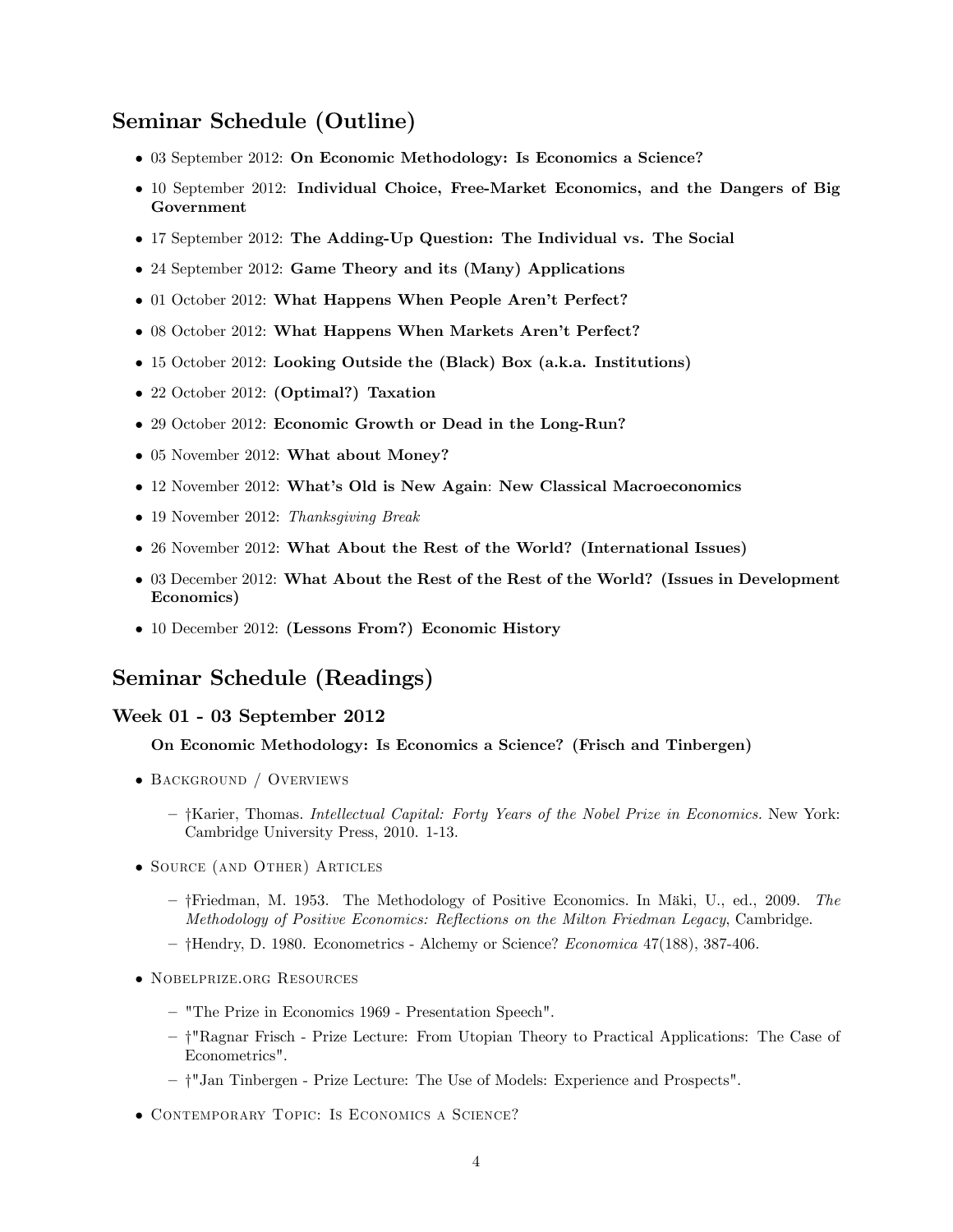- ñ yMankiw, G. 2006. The Macroeconomist as Scientist and Engineer. Journal of Economic Perspectives 20(4), 29-46.
- ñ (For Fun) Check out the blogs, ramblings, and writings from economists and others there are many (and diverse) opinions on this topic! Try Googling "Is Economics a Science?". A few to look for are Greg Mankiw's "Is Economics a Science?", Charlie Plott's "Letter to The Economist", Alvin Roth's "Is Economics a Science? (Of course it is...)", Jim Manzi's "Is Economics a Science?", Alex Pollock's "Is Economics a Science?", and Abhinandan Mallick's "Why Friedman Misunderstood Physics and Mises was Right about Economics."

### Week 02 - 10 September 2012

## Individual Choice, Free-Market Economics, and the Dangers of Big Government (Stigler and Hayek)

- BACKGROUND / OVERVIEWS
	- $-$  †Karier, Thomas. Intellectual Capital: Forty Years of the Nobel Prize in Economics. New York: Cambridge University Press, 2010. 14-20; 43-48.
- Source (and Other) Articles
	- †Stigler, G. 1962. The Intellectual and the Market Place. Selected Papers, no. 3. Chicago: University of Chicago Graduate School of Business.
	- $-$  †Stigler, G. and P. Samuelson. 1963. A Dialogue on the Proper Economic Role of the State. Selected Papers, no. 7. Chicago: University of Chicago Graduate School of Business. 1-20.
	- †Stigler, G. 1971. The Theory of Economic Regulation. Bell Journal of Economics and Management Science 3: 3-18.
	- ñ Stigler, G. 1961. The Economics of Information. Journal of Political Economy 69(3): 213-225.
	- ñ Stigler, G. 1962. Information in the Labor Market. Journal of Political Economy 70(5): 94-105.
	- ñ yHayek, F. A. (1936). Economics and Knowledge. Presidential address delivered before the London Economic Club, November 10, 1936.
	- $-$  †Hayek, F. A. (1945). The use of knowledge in society. American Economic Review 35(4): 519-530.
	- Hayek, F. A. (1968). Competition as a discovery procedure. (Translation: Snow, M. (2002). The Quarterly Journal of Austrian Economics 5(3): 9-23.
	- ñ (For Fun) The Road to Serfdom in Cartoons
- Nobelprize.org Resources
	- ñ "George J. Stigler Prize Lecture: The Process and Progress of Economics."
	- ñ "Friedrich August von Hayek Prize Lecture: The Pretence of Knowledge."
- INTERVIEWS / BIOGRAPHIES
	- Breit, W. and B. Hirsch. Lives of the Laureates: Twenty-three Nobel Economists. Cambridge: MIT Press, 2009. 79-93. (George Stigler)
- Contemporary Topic: Health Care
	- †Arrow. 1963. Uncertainty and the Welfare Economics of Medical Care. American Economic Review,  $53(5)$ :  $941-73$ .
	- ñ yCochrane, J. "Forget about the Mandate. Letís Fix Health Care." Bloomberg, 12 July 2012.
	- $-$  †Friedman, G. "Universal Health Care: Can We Afford Anything Less?" June/July 2011. Dollars and Sense / Op-Ed.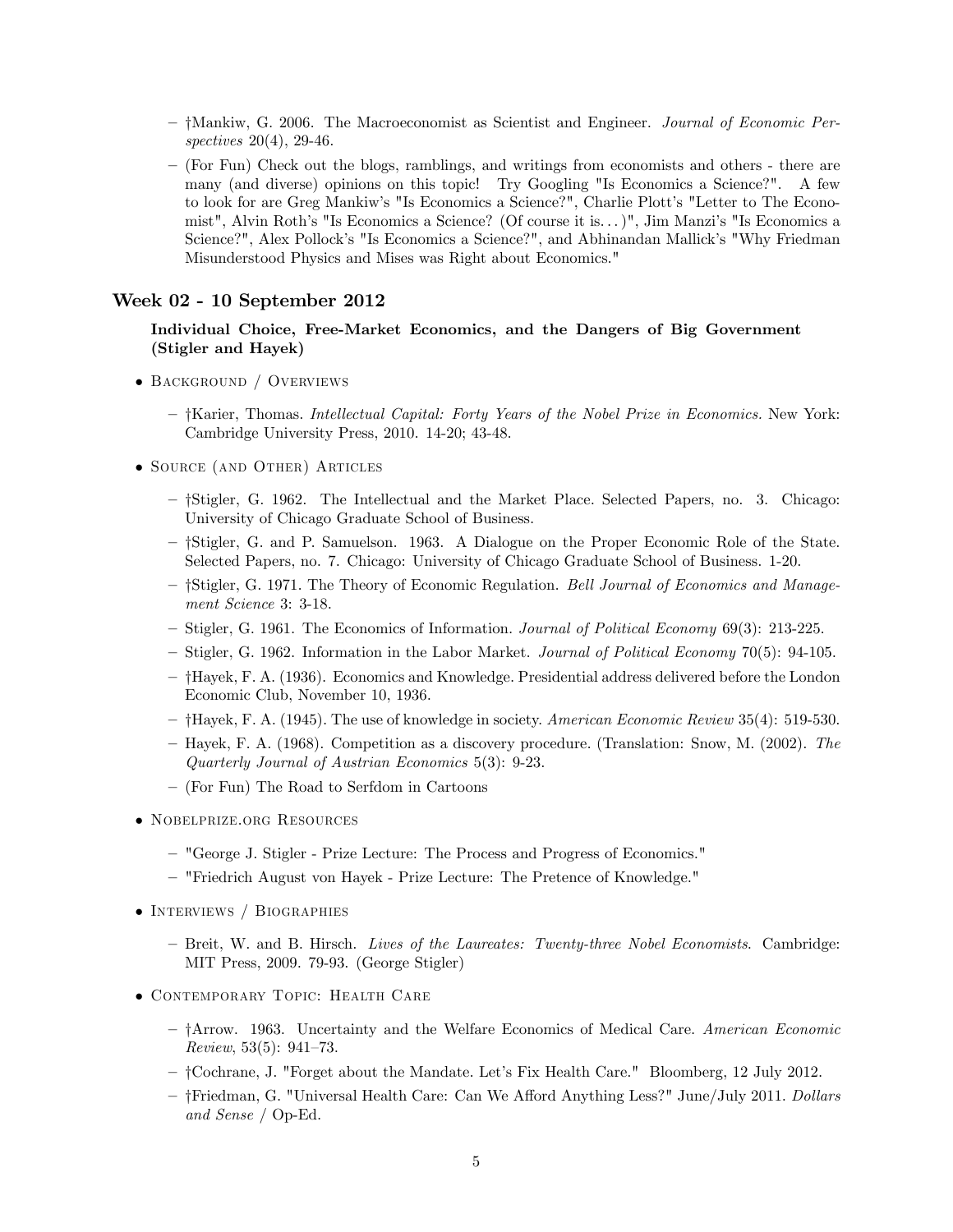- †Garber, A. and J. Skinner. 2008. Is American Health Care Uniquely Inefficient? *Journal of* Economic Perspectivies 22(4): 27-50.
- $-$  †Angrisano, et. al. 2007. Accounting for the Cost of Health Care in the United States. McKinsey Global Institute.

### Week 03 - 17 September 2012

## The Adding-Up Question: The Individual vs. The Social (Arrow and Buchanan)

- Background / Overviews
	- $-$  †Karier, Thomas. Intellectual Capital: Forty Years of the Nobel Prize in Economics. New York: Cambridge University Press, 2010. 228-233; 28-33
- Source (and Other) Articles
	- <sup>-</sup> †Arrow, K. 1950. A Difficulty in the Concept of Social Welfare. *Journal of Political Economy* 58: 328-346.
	- ñ Arrow, K. Social Choice and Individual Values. New York: John Wiley & Sons,1951(1963).
	- †Buchanan, J. 1954. Social Choice, Democracy, and Free Markets. Journal of Political Economy 62:114-123.
	- $-$  †Brennan, G. and J. Buchanan. 1984. Voter Choice and the Evaluation of Political Alternatives. American Behavioral Scientist 28: 185-201.
	- Buchanan, J. 1954. Individual Choice in Voting and the Market. Journal of Political Economy 62(4): 334-343.
- Nobelprize.org Resources
	- ñ "James M. Buchanan Jr. Prize Lecture: The Constitution of Economic Policy."
- INTERVIEWS / BIOGRAPHIES
	- $-$  †Breit, W. and B. Hirsch. Lives of the Laureates: Twenty-three Nobel Economists. Cambridge: MIT Press, 2009. 35-47. (Kenneth Arrow)
	- $-$  †Horn, K. Roads to Wisdom: Conversations with Ten Nobel Laureates in Economics. Edward Elgar, 2009. 58-84. (Kenneth Arrow)
	- Breit, W. and B. Hirsch. Lives of the Laureates: Twenty-three Nobel Economists. Cambridge: MIT Press, 2009. 137-151. (James Buchanan)
	- Horn, K. Roads to Wisdom: Conversations with Ten Nobel Laureates in Economics. Edward Elgar, 2009. 85-109. (James Buchanan)
- Contemporary Topic: Strategic Voting
	- ñ yFeddersen, T. and W. Pesendorfer. 1998. Convicting the Innocent: The Inferiority of Unanimous Jury Verdicts under Strategic Voting. American Political Science Review 92(1): 23-35.
	- ñ yCoughlan, P. 2000. In Defense of Unanimous Jury Verdicts: Mistrials, Communication, and Strategic Voting. American Political Science Review 94(2): 375-393.
	- †Gerardi. D. 2000. Jury Verdicts and Preference Diversity. American Political Science Review 94(2): 395-406.
	- †Guarnaschelli et. al. 2000. An Experimental Study of Jury Decision Rules. American Political Science Review 94(2): 407-423.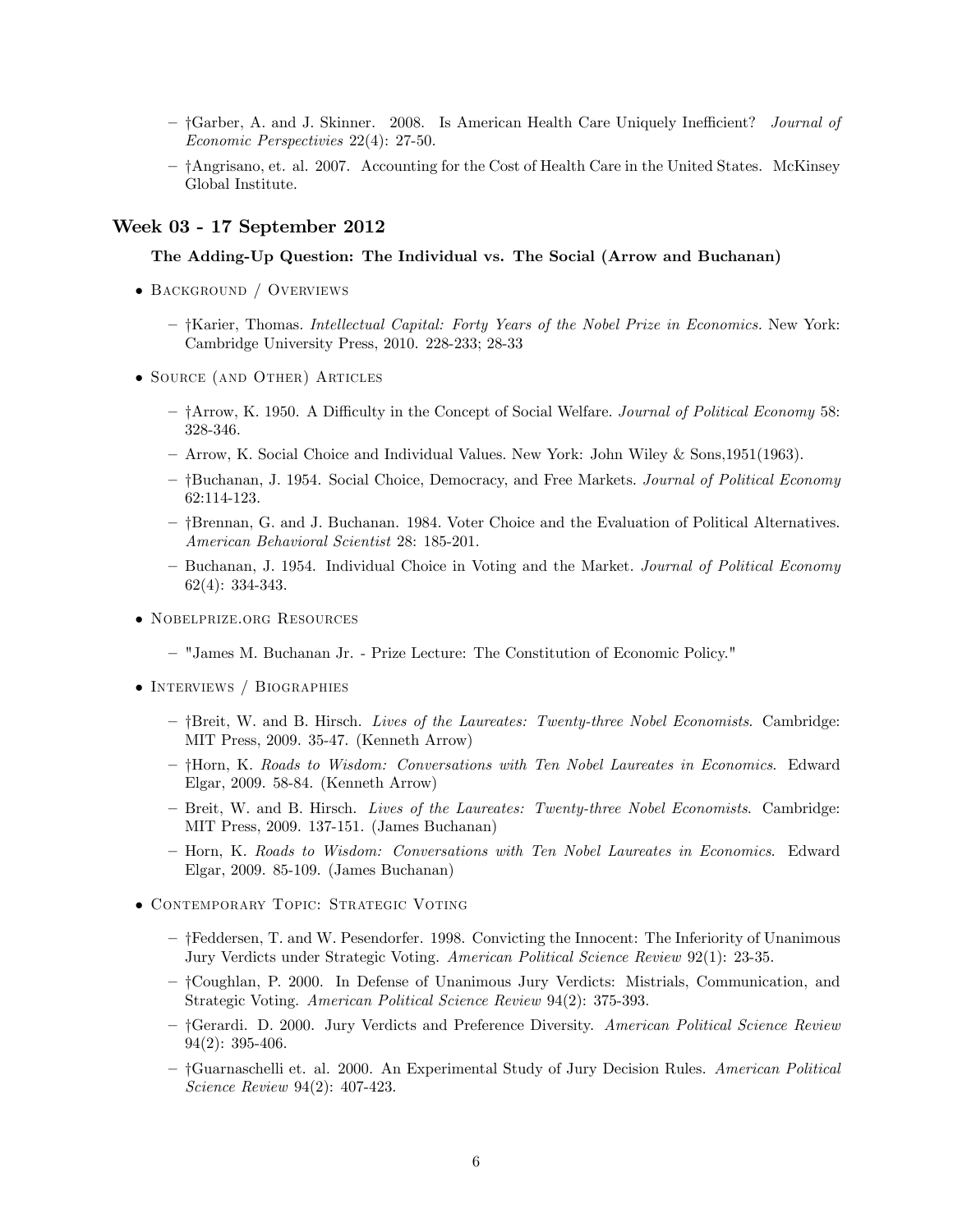#### Week 04 - 24 September 2012

Game Theory and its (Many) Applications (Harsanyi, Nash, Selten, Aumann, and Schelling)

- BACKGROUND / OVERVIEWS
	- $-$  †Karier, Thomas. Intellectual Capital: Forty Years of the Nobel Prize in Economics. New York: Cambridge University Press, 2010. 193-217
	- ñ yChapter 15: Game Theory in Varian, H. Microeconomic Analysis, 3rd Ed. New York: Norton, 1992.
- Source (and Other) Articles
	- $-$  Nash, J. 1950. The Bargaining Problem. Econometrica 18(2): 155-162.
	- $-$  Nash, J. 1953. Two-Person Cooperative Games. *Econometrica* 21(1): 128-140.
	- Schelling, T. 1958. The Strategy of Conflict: Prospectus for a Reorientation of Game Theory. Journal of Conflict Resolution  $2(3)$ : 203-264.
	- Schelling, T. The Strategy of Conflict. Cambridge: Harvard University Press, 1980(1960).
- Nobelprize.org Resources
	- ñ "John F. Nash, Jr. Prize Seminar: The Work of John Nash in Game Theory."
	- ñ "John C. Harsanyi Prize Lecture: Games with Incomplete Information."
	- ñ "Thomas C. Schelling Prize Lecture: An Astonishing Sixty Years: The Legacy of Hiroshima".
- INTERVIEWS / BIOGRAPHIES
	- Breit, W. and B. Hirsch. Lives of the Laureates: Twenty-three Nobel Economists. Cambridge: MIT Press, 2009. 223-234. (John Harsanyi)
	- Breit, W. and B. Hirsch. Lives of the Laureates: Twenty-three Nobel Economists. Cambridge: MIT Press, 2009. 393-420. (Thomas Schelling)
	- ñ Horn, K. Roads to Wisdom: Conversations with Ten Nobel Laureates in Economics. Edward Elgar, 2009. 173-197. (Reinhard Selten)
- Contemporary Topic: The Rational Design of International Institutions
	- $-$  †Koremenos, B., Lipson, C. and D. Snidal. 2001. The Rational Design of International Institutions. International Organization 55(4): 761-799.
	- $-$  †Rosendorff, B. and H. Milner. 2001. The Optimal Design of International Trade Institutions: Uncertainty and Escape. International Organization 55(4): 829-857.
	- $-$  †Pahre, R. 2001. Most-Favored-Nation Clauses and Clustered Negotiations. International Organization 55(4): 859-890.
	- Duffield, J. 2003. The Limits of "Rational Design". International Organization 57(2): 411-430.
	- Koremenos, B. and D. Snidal. 2003. Moving Forward, One Step at a Time. *International Organi*zation 57(2): 431-444.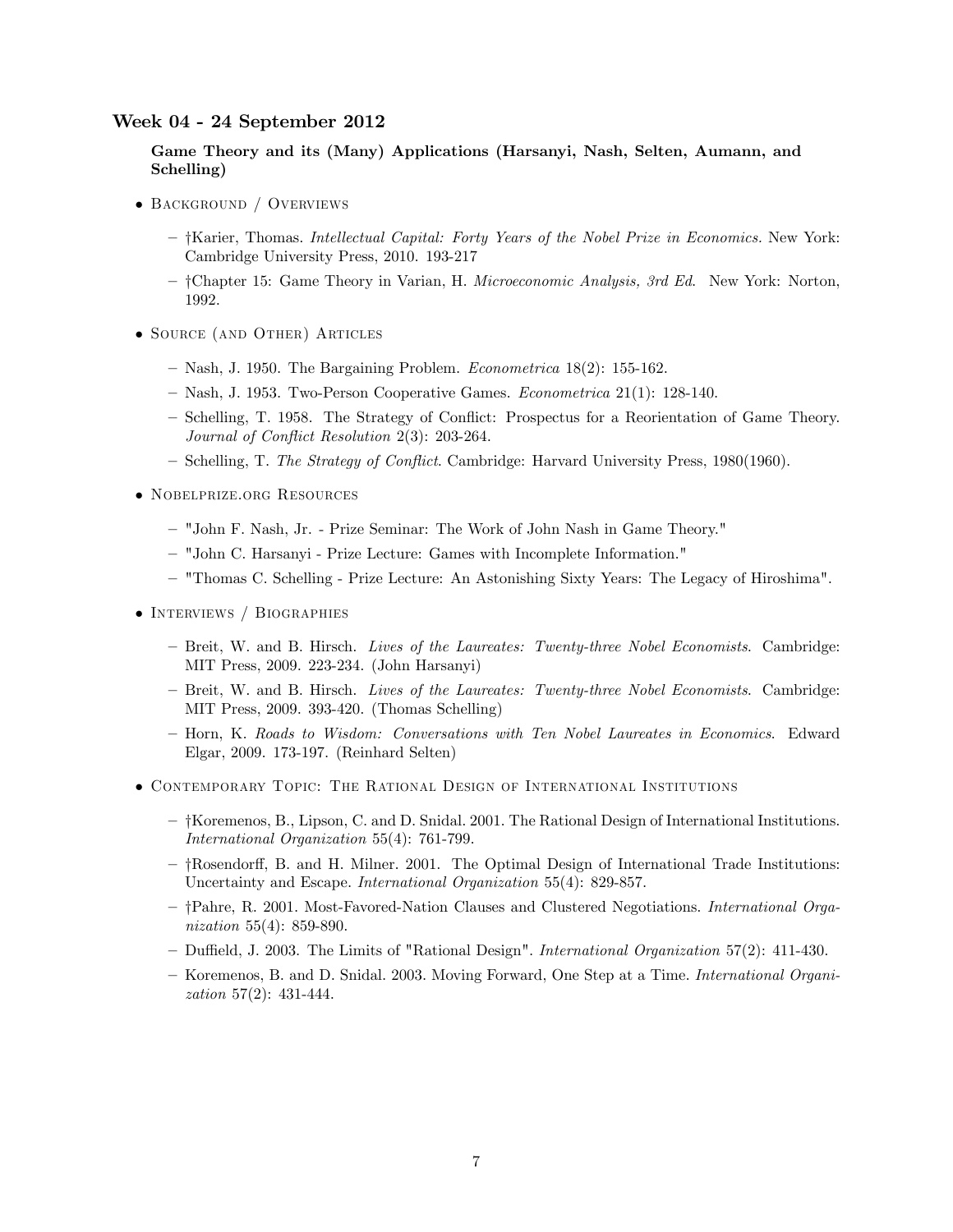# Week 5 - 01 October 2012

#### What Happens When People Arenít Perfect? (Simon, Kahneman, and Smith)

- BACKGROUND / OVERVIEWS
	- †Karier, Thomas. Intellectual Capital: Forty Years of the Nobel Prize in Economics. New York: Cambridge University Press, 2010. 85-92; 93-110
- Source (and Other) Articles
	- $-$  † Simon, H. 1955. A Behavioral Model of Rational Choice. *Quarterly Journal of Economics* 69(1): 99-118.
	- $-$  † Kahneman, D. and A. Tversky. 1981. The Framing of Decisions and the Psychology of Choice. Science 211(4481): 452-458.
	- $-$  † Kahneman, D. and A. Tversky. 1974. Judgement under Uncertainty: Heuristics and Biases. Science 185(4157): 1124-1131.
	- Kahneman, D. Thinking, Fast and Slow. New York: Farrar, Straus and Giroux, 2011.
	- Smith, V. 1976. Experimental Economics: Induced Value Theory. American Economic Review 66(2): 274-279.
	- †Smith, V. 1982. Microeconomic Systems as an Experimental Science. American Economic Review 72(5): 923-955.
- Nobelprize.org Resources
	- ñ y"Vernon L. Smith Prize Lecture: Constructivist and Ecological Rationality in Economics."
	- † "Daniel Kahneman Prize Lecture: Maps of Bounded Rationality."
	- ñ "Herbert A. Simon Prize Lecture: Rational Decision-Making in Business Organizations."
- INTERVIEWS / BIOGRAPHIES
	- Breit, W. and B. Hirsch. Lives of the Laureates: Twenty-three Nobel Economists. Cambridge: MIT Press, 2009. 335-356. (Vernon Smith)
	- Horn, K. Roads to Wisdom: Conversations with Ten Nobel Laureates in Economics. Edward Elgar, 2009. 221-240. (Vernon Smith)
- Contemporary Topic: Teacher Pay and Student Performance
	- ñ Anderson, J., Reder, L. and H. Simon. 1998 Radical Constructivism and Cognitive Psychology. Brookings Papers on Educational Policy 1: 227-278.
	- ñ yWeissman, J. "A Very Mean (but Maybe Brilliant) Way to Pay Teachers." The Atlantic, 24 July 2012.
	- Fryer, et. al. Enhancing the Efficacy of Teacher Incentives through Loss Aversion: A Field Experiment. NBER Working Paper 18237 (July 2012).
	- ñ yThompson, D. "Freakonomics Goes to School and Teaches Us the Right Way to Bribe Kids." The Atlantic, 19 June 2012.
	- ñ Levitt, et. al. The Behavioralist Goes to School: Leveraging Behavioral Economics to Improve Educational Performance. NBER Working Paper 18165 (June 2012).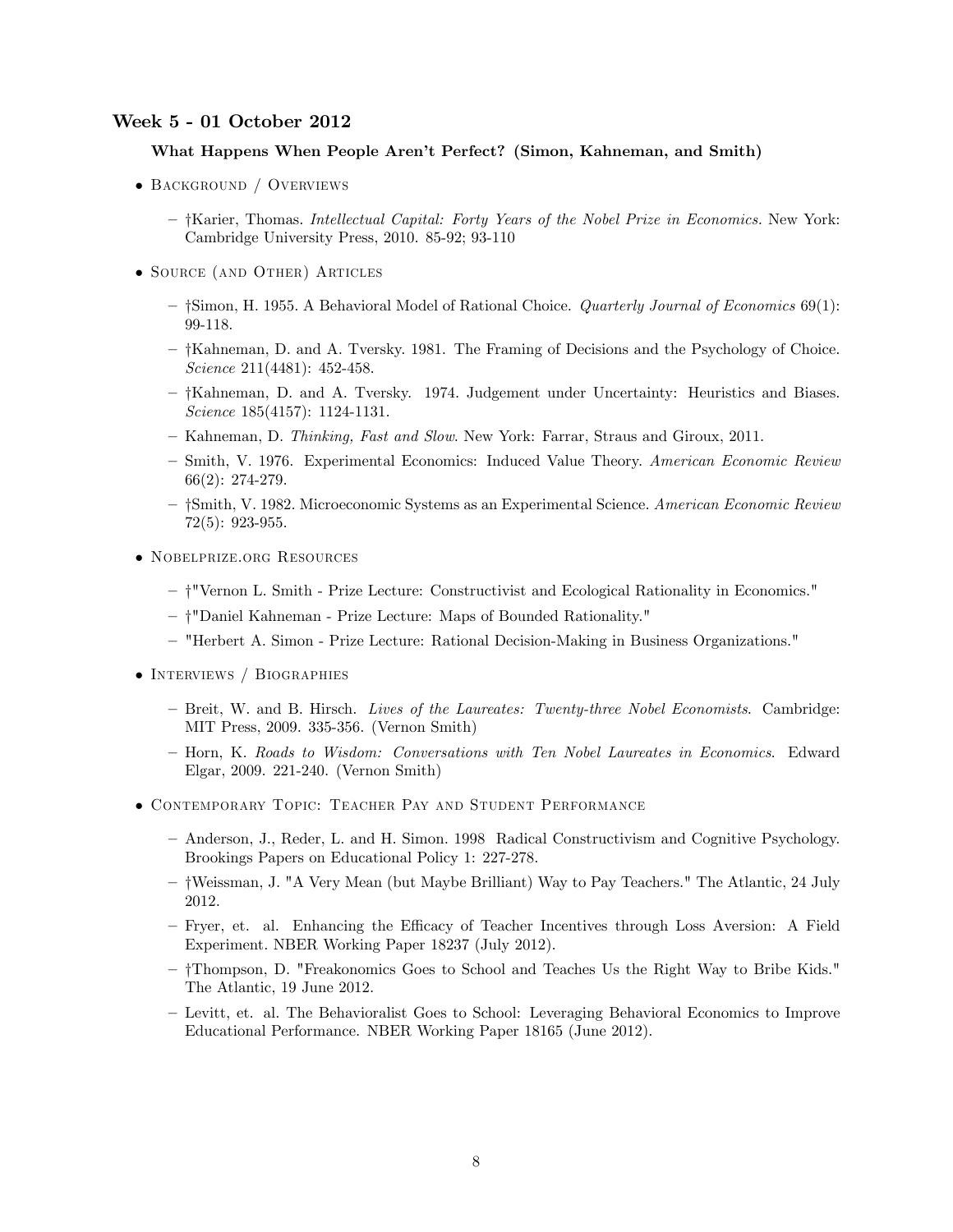# Week 6 - 08 October 2012

#### What Happens When Markets Arenít Perfect? (Akerlof, Stiglitz, Spence)

- BACKGROUND / OVERVIEWS
	- †Karier, Thomas. Intellectual Capital: Forty Years of the Nobel Prize in Economics. New York: Cambridge University Press, 2010. 110-124
- Source (and Other) Articles
	- $-$  † Akerlof, G. 1970. The Market for "Lemons": Quality Uncertainty and the Market Mechanism. The Quarterly Journal of Economics 84(3): 488-500.
	- †Spence, M. 1973. Job Market Signaling. The Quarterly Journal of Economics 87(3): 355-374.
	- ñ Rothschild, M. and J. Stiglitz. 1976. Equilibrium in Competitive Insurance Markets: An Essay on the Economics of Imperfect Information. The Quarterly Journal of Economics 90(4): 629-649.
	- Stiglitz, J. and A. Weiss. 1981. Credit Rationing in Markets with Imperfect Information. The American Economic Review 71(3): 393-410.
- INTERVIEWS / BIOGRAPHIES
	- ñ Horn, K. Roads to Wisdom: Conversations with Ten Nobel Laureates in Economics. Edward Elgar, 2009. 198-220 (George Akerlof)
- Nobelprize.org Resources / Contemporary Topic: When the Invisible Hand Drops the Ball...
	- ñ y"A. Michael Spence Prize Lecture: Signaling in Retrospect and the Informational Structure of Markets."
	- ñ y"George A. Akerlof Prize Lecture: Behavioral Macroeconomics and Macroeconomic Behavior."
	- "Writing the "The Market for 'Lemons'": A Personal Interpretive Essay."
	- ñ y"Joseph E. Stiglitz Prize Lecture: Information and the Change in the Paradigm in Economics."

#### Week 7 - 15 October 2012

# Extra-Market Features: Looking Outside the Black Box... (Coase, Ostrom, and Williamson)

- BACKGROUND / OVERVIEWS
	- $-$  †Karier, Thomas. Intellectual Capital: Forty Years of the Nobel Prize in Economics. New York: Cambridge University Press, 2010. 52-57; 295-299
- Source (and Other) Articles / Contemporary Topic: Economic Governance and Insti-**TUTIONS** 
	- $-$  †Coase, R. 1937. The Nature of the Firm. Economica 4(16): 386-405.
	- ñ yCoase, R. 1960. The Problem of Social Cost. Journal of Law and Economics 3:1-44.
	- †Ostrom, E. 2000. Collective Action and the Evolution of Social Norms. Journal of Economic Perspectives 14(3): 137-158.
	- $-$  †Ostrom, E. 1992. Property-Rights Regimes and Natural Resources: A Conceptual Analysis. Land Economics 68(3): 249-262.
	- $-$  †Ostrom, E. 2008. Institutions and the Environment. *Economic Affairs* 28(3): 24-31.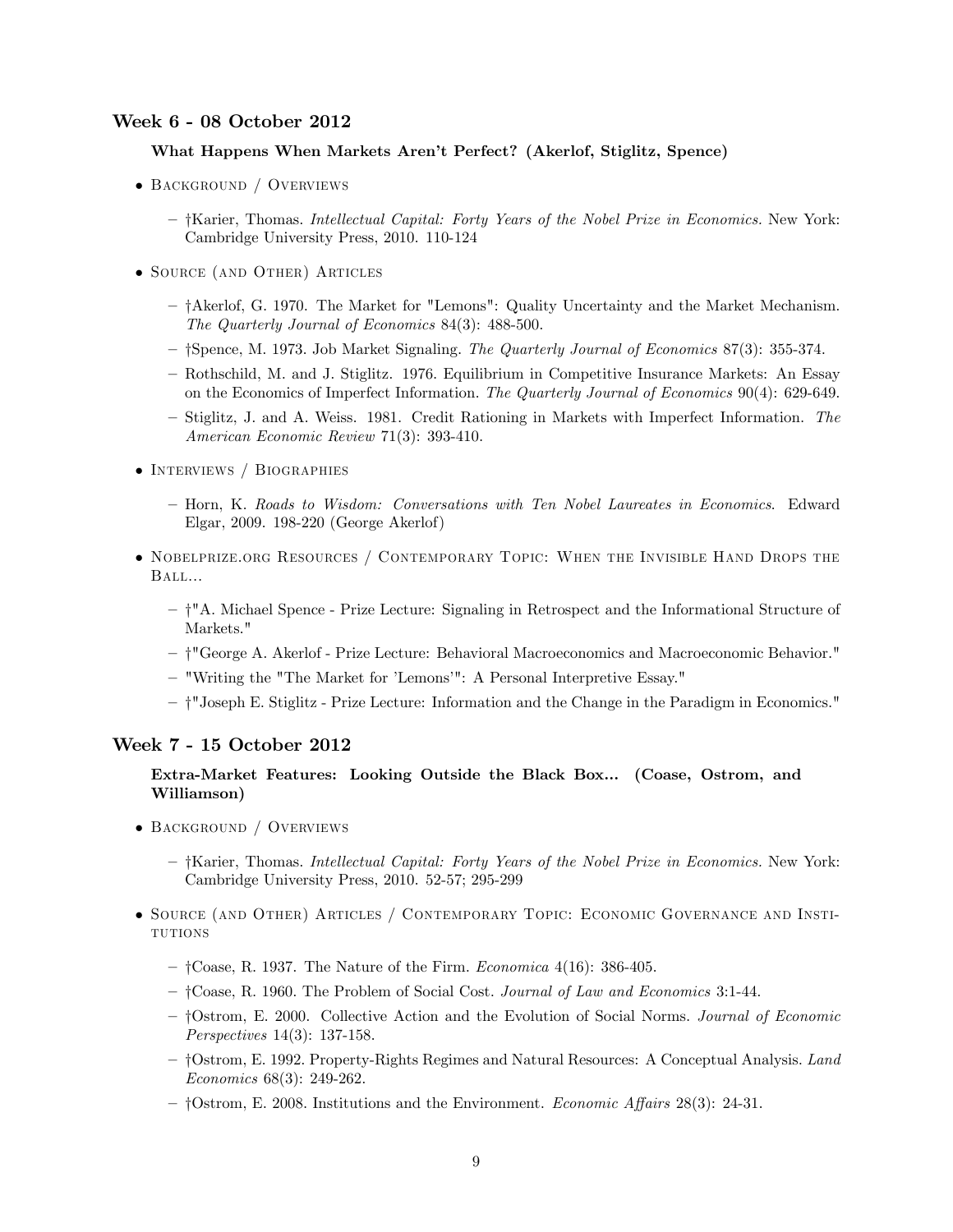- ñ yCardenas, J. and E. Ostrom. 2004. What do People Bring into the Game? Experiments in the Field about Cooperation in the Commons. Agricultural Systems 82: 307-326.
- $-$  Ostrom, E. 2009. Beyond the Tragedy of the Commons. Economia delle fonti di energia e dell'ambiente  $52(1)$ : 35-60.
- †Williamson, O. 1981. The Economics of Organizations: The Transaction Cost Approach. American Journal of Sociology 87(3): 548-577.
- ñ yWilliamson, O. 2002. The Theory of the Firm as Governance Structure: From Choice to Contract. Journal of Economic Perspectives 16(3): 171-195.
- Nobelprize.org Resources
	- ñ "Ronald H. Coase Prize Lecture: The Institutional Structure of Production."
	- ñ "Elinor Ostrom Prize Lecture: Beyond Markets and States: Polycentric Governance of Complex Economic Systems."
	- ñ y"Oliver E. Williamson Prize Lecture: Transaction Cost Economics: The Natural Progression."
- INTERVIEWS / BIOGRAPHIES
	- Breit, W. and B. Hirsch. Lives of the Laureates: Twenty-three Nobel Economists. Cambridge: MIT Press, 2009. 189-207. (Ronald Coase)

## Week 8 - 22 October 2012

# Optimal Taxation (Mirrlees, Vickrey, and Modigliani)

- BACKGROUND / OVERVIEWS
	- $-$  †Karier, Thomas. Intellectual Capital: Forty Years of the Nobel Prize in Economics. New York: Cambridge University Press, 2010. 78-85; 142-146
	- ñ yMankiw, G., Weinzierl, M., and D. Yagan. 2009. Optimal Taxation in Theory and Practice. Journal of Economic Perspectives 23(4): 147-174.
- Source (and Other) Articles / NobelPrize.org Resources
	- ñ y"James A. Mirrlees Prize Lecture: Information and Incentives: The Economics of Carrots and Sticks."
	- $-$  † Akerlof, G. 1978. The Economics of "Tagging" as Applied to the Optimal Income Tax, Welfare Programs, and Manpower Planning. American Economic Review 68(1): 8-19.
	- ñ y"Franco Modigliani Prize Lecture: Life Cycle, Individual Thrift and the Wealth of Nations."
	- Mirrlees, J. 1971. An Exploration in the Theory of Optimum Income Taxation. Review of Economic Studies 38(2): 175-208.
	- ñ Diamond, P. and J. Mirrlees. 1971. Optimal Taxation and Public Production I: Production Efficiency. American Economic Review 61(1): 8-27.
	- ñ Diamond, P. and J. Mirrlees. 1971. Optimal Taxation and Public Production II: Tax Rules. American Economic Review 61(3-1): 261-278.
	- ñ Vickrey, W. 1945. Measuring Marginal Utility by Reactions to Risk. Econometrica 13(4): 319-333.
- $\bullet$  CONTEMPORARY TOPIC: LET'S TAX TALL PEOPLE!
	- ñ yMankiw, G. and Weinzierl, M. 2009. Do You Really Want to Tax Ability? VoxEU.org.
	- $-$  †Mankiw, G. and Weinzierl, M. 2009. The Optimal Taxation of Height: A Case Study of Utilitarian Income Redistribution. NBER Working Paper 14976.
	- ñ yCase, A. and Paxson, C. 2008. Stature and Status: Height, Ability, and Labor Market Outcomes. Journal of Political Economy 116(3): 499-532.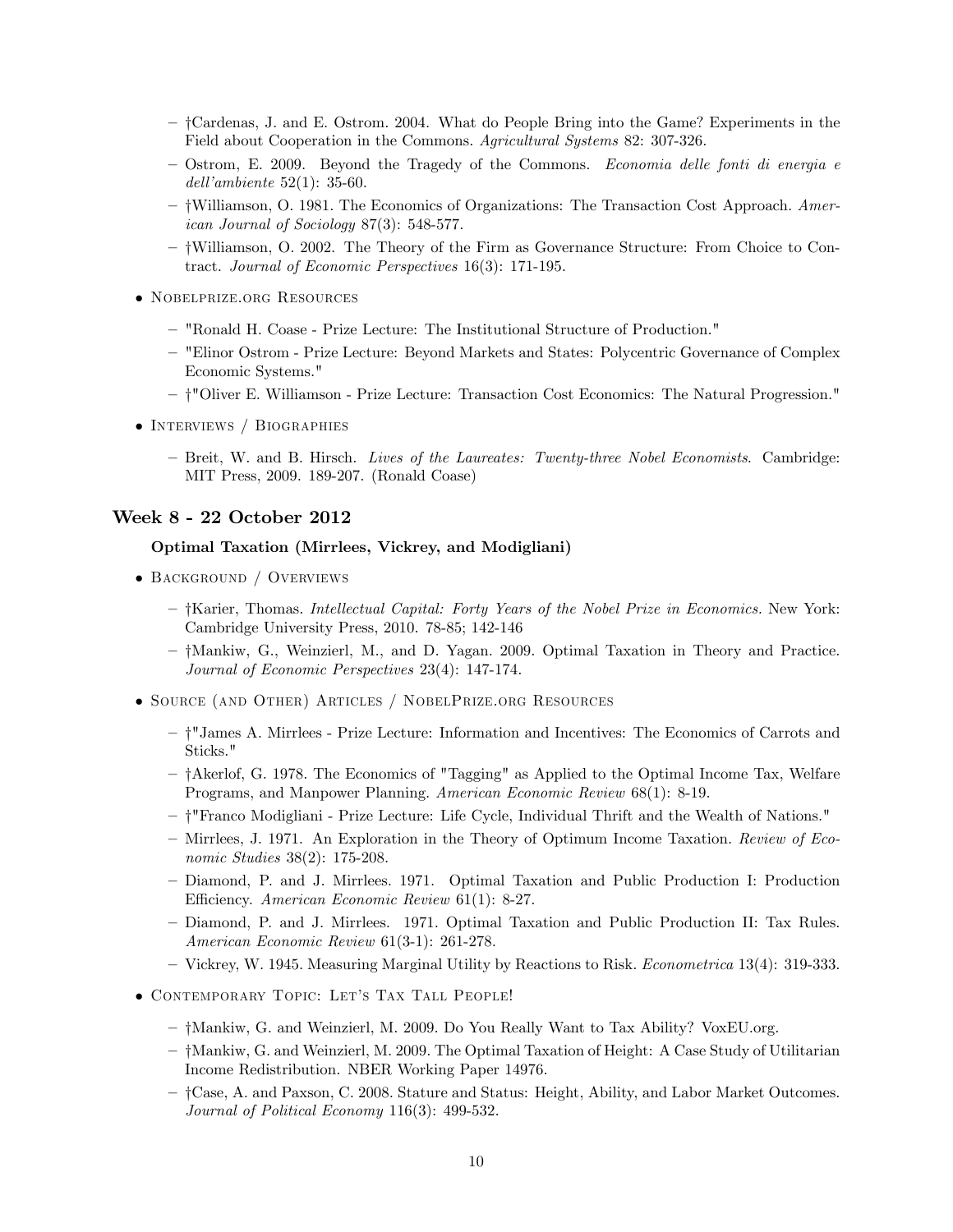### Week 9 - 29 October 2012

## Theories of Economic Growth (Samuelson and Solow)

- BACKGROUND / OVERVIEWS
	- $-$  †Karier, Thomas. Intellectual Capital: Forty Years of the Nobel Prize in Economics. New York: Cambridge University Press, 2010. 125-137
	- †Snowdon, B. and H. Vane. Modern Macroeconomics: Its Origins, Development and Current State. Cheltenham: Edward Elgar, 2005. Chapter 11, 579-613.
	- $-$  Harrod, R.F. 1939. An Essay in Dynamic Theory. *Economic Journal* 49(193): 14-33.
	- ñ Barro, R., Mankiw, G. and X. Sala-i-Martin. 1995. Capital Mobility in Neoclassical Models of Growth. American Economic Review 85(1): 103-115.
- Source (and Other) Articles
	- †Solow, R. 1956. A Contribution to the Theory of Economic Growth. *Quarterly Journal of* Economics 70(1): 65-94.
	- <sup>-</sup> †Solow, R. 1957. Technical Change and the Aggregate Produciton Function. *Review of Economics* and Statistics 39(3): 312-320.
- Nobelprize.org Resources
	- ñ "Paul A. Samuelson Prize Lecture: Maximum Principles in Analytical Economics."
	- † "Robert M. Solow Prize Lecture: Growth Theory and After."
- INTERVIEWS / BIOGRAPHIES
	- ñ Horn, K. Roads to Wisdom: Conversations with Ten Nobel Laureates in Economics. Edward Elgar, 2009. 39-57. (Paul Samuelson)
	- †Snowdon, B. and H. Vane. Modern Macroeconomics: Its Origins, Development and Current State. Cheltenham: Edward Elgar, 2005. 660-672. (Robert Solow)
- $\bullet$  † CONTEMPORARY TOPIC: THE CONVERGENCE DEBATE
	- †Snowdon, B. and H. Vane. Modern Macroeconomics: Its Origins, Development and Current State. Cheltenham: Edward Elgar, 2005. Chapter 11, 614-659.
	- ñ yBarro, R. and X. Sala-i-Martin. 1992. Convergence. Journal of Political Economy 100(2): 223- 251.
	- ñ yPritchett, L. 1997. Divergence, Big Time. Journal of Economic Perspectives 11(3): 3-17.
	- Quah, D. 1993. Galton's Fallacy and Tests of the Convergence Hypothesis Scandinavian Journal of Economics 95(4): 427-443.
- Contemporary Topic: Growth Empirics
	- ñ Sala-i-Martin, X. 1997. I Just Ran Two Million Regressions. American Economic Review 87(2): 178-183.
	- ñ Mankiw, G., Romer, D., and D. Weil. 1992. A Contribution to the Empirics of Economic Growth. Quarterly Journal of Economics 107(2): 1072-1085.
	- ñ Levine, R. and D. Renelt. 1992. A Sensitivity Analysis of Cross-Country Growth Regressions. American Economic Review 82(4): 942-963.
	- ñ Durlauf, S., Johnson, P., and J. Temple. 2005. Growth Econometrics. (in Aghion, P. and S. Durlauf (Eds.) 2005. Handbook of Economic Growth, Elsevier, Edition 1, Volume 1, Chapter 8.)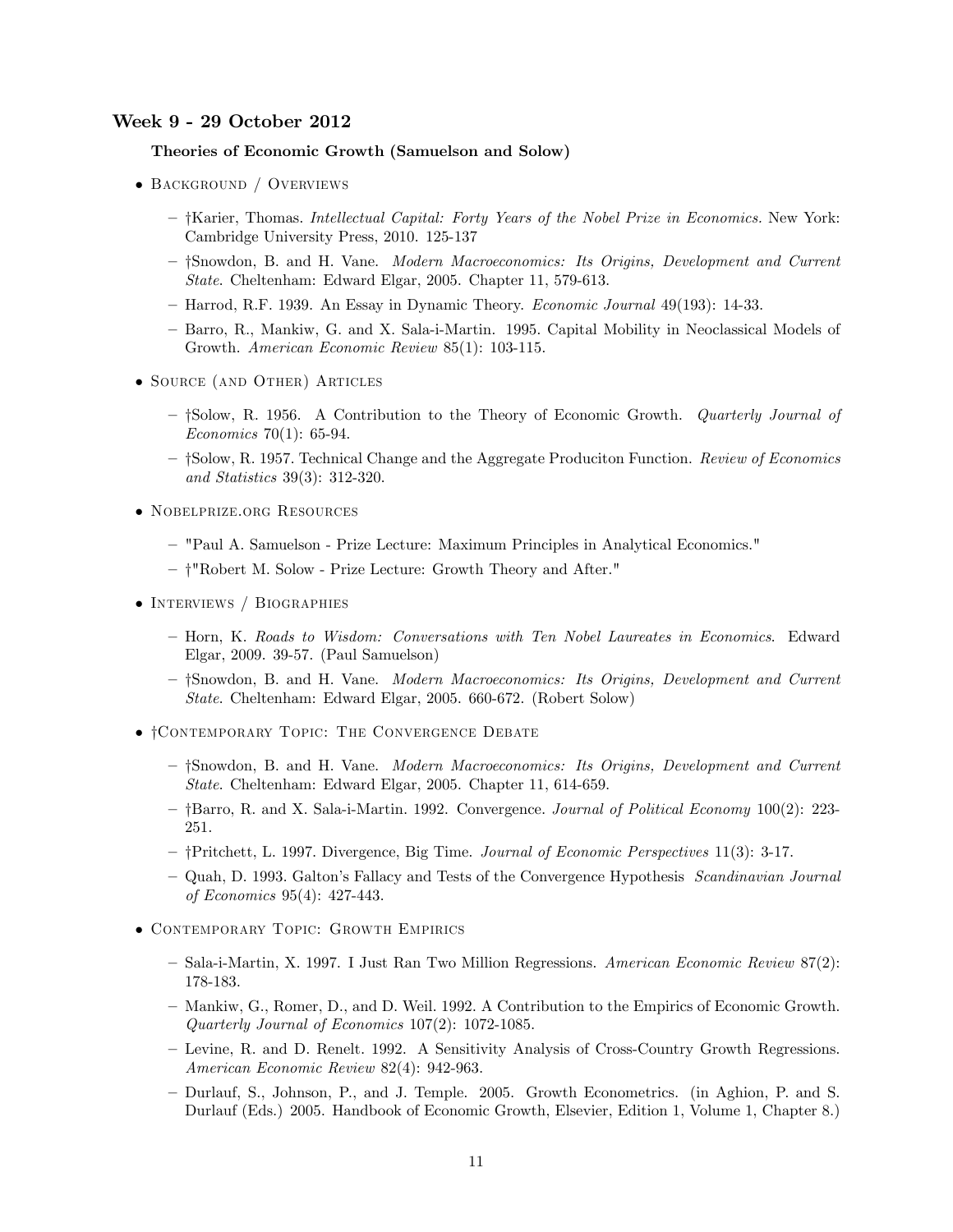# Week 10 - 05 November 2012

#### What about Money? (Friedman)

- BACKGROUND / OVERVIEWS
	- †Snowdon, B. and H. Vane. Modern Macroeconomics: Its Origins, Development and Current State. Cheltenham: Edward Elgar, 2005. Chapter 4, 163-187, 192-197.
- Source (and Other) Articles
	- † Friedman, M. 1956. The Quantity Theory of Money A Restatement. (in Studies in the Quantity Theory of Money, Chicago: University of Chicago Press.)
	- ñ yFriedman, M. 1968. The Role of Monetary Policy. American Economic Review 58(1): 1-17.
	- Friedman, M. and A. Schwartz. A Monetary History of the United States, 1867-1960. Princeton: Princeton University Press, 1963. Chapter 13, 673-700.
- Nobelprize.org Resources
	- "Milton Friedman Prize Lecture: Inflation and Unemployment."
- INTERVIEWS / BIOGRAPHIES
	- †Snowdon, B. and H. Vane. Modern Macroeconomics: Its Origins, Development and Current State. Cheltenham: Edward Elgar, 2005. 198-218. (Interview with Milton Friedman)
- CONTEMPORARY TOPIC: QUANTITATIVE EASING
	- ñ yLee, T. "Milton Friedman on the Case for QE3." Forbes. 14 September 2012.
	- † "Monetary Policy: Re-thinking Macro." The Economist. 26 July 2012.
	- ñ yWessel, D. "Channeling Milton Friedman." The Wall Street Journal. 28 October 2010.
	- ñ yOíBrien, M. "What GOP Economists Donít Understand About Milton Friedman." The Atlantic. 13 March 2012.
	- $\mathcal{L} = \{Raian, R.$  "Why Monetary Policy is the Only Game in Town." Economics Blog (The Guardian). 19 October 2012.
	- $\sim$  (What is Quantitative Easing? Check out these links for a refresher on QE.)
		- "QE3: What is Quantitative Easing? And Will it Help the Economy?" The Washington Post. 13 September 2012.
		- "Quantitative Easing." The Economist. 26 September 2012.
		- "How Quantitative Easing Works." The Wall Street Journal. 14 September 2012.

#### Week 11 - 12 November 2012

# What's Old is New Again: New Classical Macroeconomics (Lucas, Sargent, and Sims)

- BACKGROUND / OVERVIEWS
	- $\dagger$ Snowdon, B. and H. Vane. Modern Macroeconomics: Its Origins, Development and Current State. Cheltenham: Edward Elgar, 2005. Chapter 5, 219-271.
	- $-$  †Karier, Thomas. Intellectual Capital: Forty Years of the Nobel Prize in Economics. New York: Cambridge University Press, 2010. 155-159.
- Source (and Other) Articles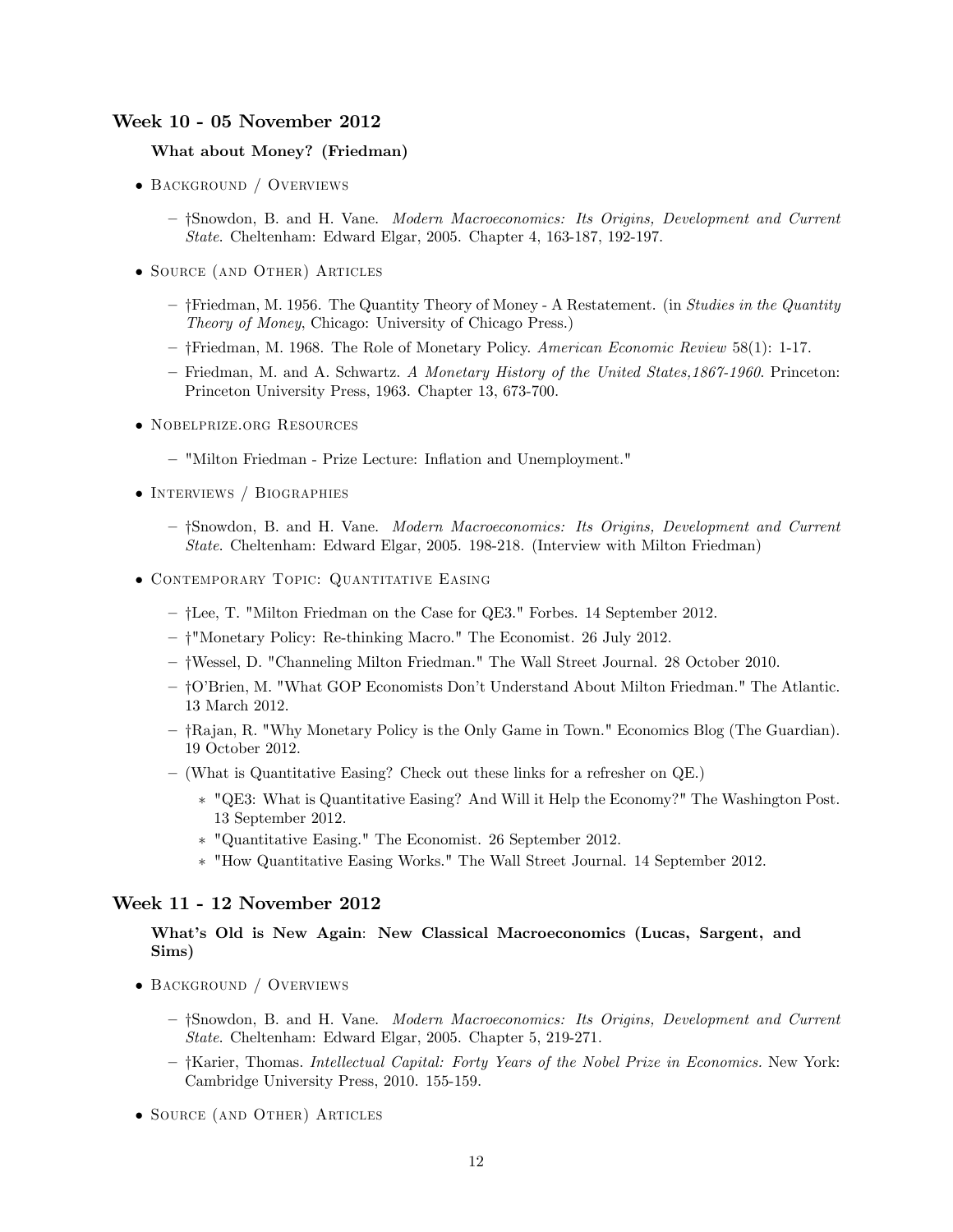- ñ Lucas, R. Econometric Policy Evaluation: A Critique. (in The Phillips Curve and Labor Markets. Amsterdam: North Holland, 1976.)
- Lucas, R. 1972. Expectations and the Neutrality of Money. Journal of Economic Theory 4: 103-124.
- ñ Lucas, R. 1973. Some International Evidence on Output-Ináation Tradeo§s. American Economic Review 63(3): 326-334.
- ñ Sargent, T. and N. Wallace. 1976. Rational Expectations and the Theory of Economic Policy. Journal of Monetary Economics 2: 169-183.
- Nobelprize.org Resources
	- ñ y"Thomas J. Sargent Prize Lecture: United States Then, Europe Now."
	- <sup>-</sup> †"Christopher A. Sims Prize Lecture: Statistical Modeling of Monetary Policy and its Effects."
	- ñ "Robert E. Lucas, Jr. Prize Lecture: Monetary Neutrality."
- INTERVIEWS / BIOGRAPHIES
	- Snowdon, B. and H. Vane. Modern Macroeconomics: Its Origins, Development and Current State. Cheltenham: Edward Elgar, 2005. 272-293. (Interview with Robert Lucas)
	- Breit, W. and B. Hirsch. Lives of the Laureates: Twenty-three Nobel Economists. Cambridge: MIT Press, 2009. 273-297. (Robert Lucas)
- Contemporary Topic: The Euro Crisis
	- $-$  †Sims, C. 2012. Gaps in the Institutional Structure of the Euro Area. Banque de France. Financial Stability Review April 2012, No. 16.
	- $-$  †Sims, C 1999. The Precarious Fiscal Foundations of EMU. De Nederlandshe Bank. DNB Staff Reports 1999, No. 34.
	- $\dagger$ "Game Change?" The Economist. 15 September 2012.
	- † "Can Europe be Saved?" The New York Times. 12 January 2011.
	- ñ "IMF Calls on Eurozone to Take Determined Action in Response to Crisis." IMF Survey Magazine. 18 July 2012.
	- ñ "European Fiscal Union: What is It? Does it Work? And Are There Really íNo Alternativesí?" IZA: Forschungsinstitut zur Zukunft der Arbeit. March 2012.
	- "Towards a True Fiscal Union?" Debating Europe.

# 0.1 - 19 November 2012: Thanksgiving Break -

#### Week  $12 - 26$  November 2012

### What About the Rest of the World? (International Issues) (Ohlin, Meade, Krugman, and Mundell)

- BACKGROUND / OVERVIEWS
	- $-$  †Karier, Thomas. Intellectual Capital: Forty Years of the Nobel Prize in Economics. New York: Cambridge University Press, 2010. 245-259.
- Nobelprize.org Resources
	- ñ y"Bertil Ohlin Prize Lecture: 1933 and 1977 Some Expansion Policy Problems in Cases of Unbalanced Domestic and International Economic Relations."
	- †"James E. Meade Prize Lecture: The Meaning of Internal Balance."
	- ñ y"Paul Krugman Prize Lecture: The Increasing Returns Revolution in Trade and Geography."
	- ñ y"Robert A. Mundell Prize Lecture: A Reconsideration of the Twentieth Century."
- CONTEMPORARY TOPIC: STUDENTS' CHOICE!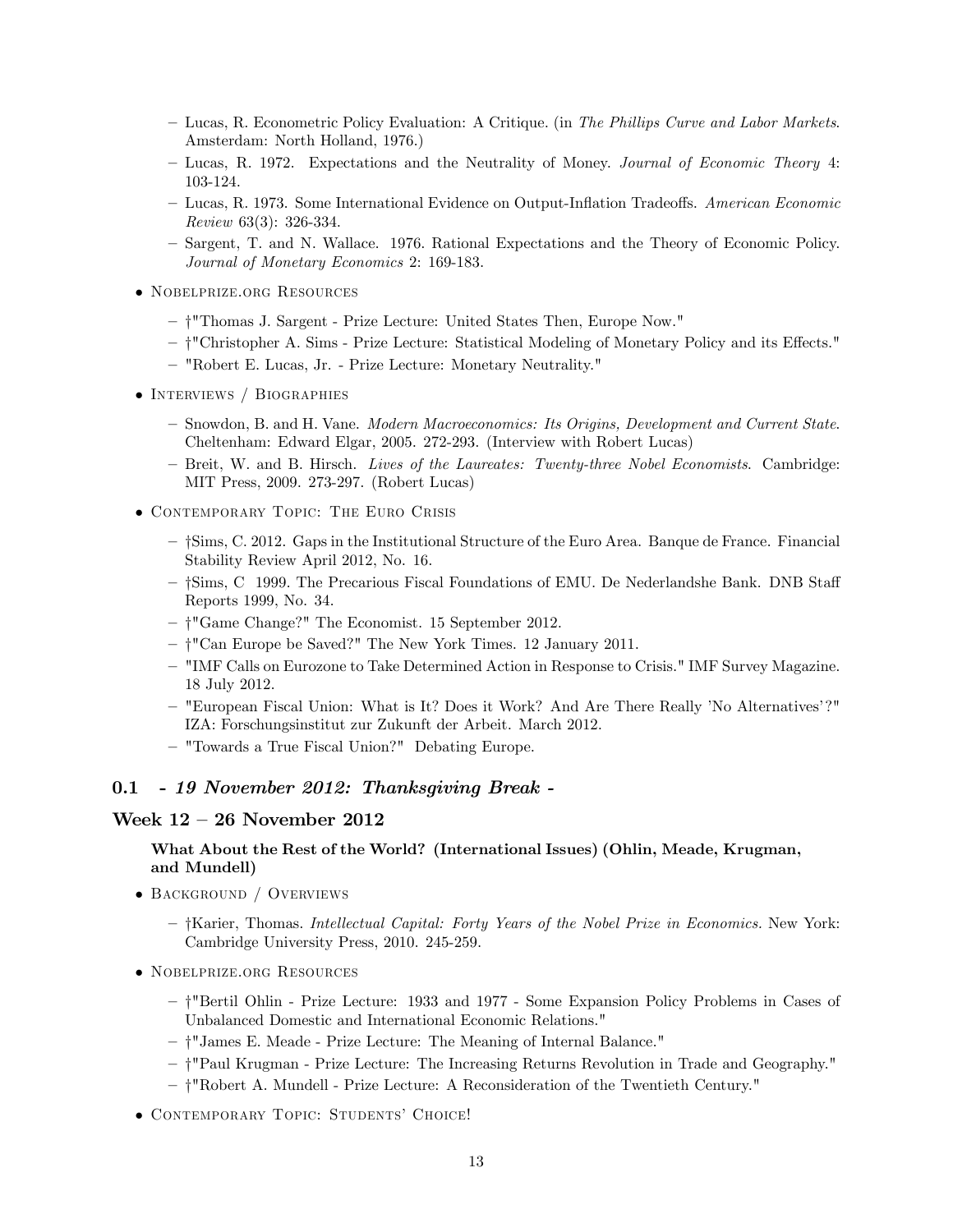# Week 13 - 03 December 2012

What About the Rest of the Rest of the World? (Development) (Sen and Yunus; Schultz, Lewis, and Myrdal)

- BACKGROUND / OVERVIEWS
	- $-$  †Karier, Thomas. Intellectual Capital: Forty Years of the Nobel Prize in Economics. New York: Cambridge University Press, 2010. 48-52; 151-154; 236-245.
	- † "Grameen Bank Documentary." Nobelprize.org.
- Source (and Other) Articles
	- $-$  † Yunus, M. 2010. Building Social Business Models: Lessons from the Grameen Experience. Long Range Planning 43: 308-325.
	- $-$  † Yunus, M. 2009. Economic Security for a World in Crisis. World Policy Journal 26(2): 5-12.
	- $-$  †Sen, A. 1997. Hunger in the Contemporary World. LSE STICERD Research paper No. DEDPS 08.
	- Sen, A. Poverty and Famines: An Essay on Entitlement and Deprivation. New York: The Clarendon Press, Oxford University Press, 1981.
- Nobelprize.org Resources
	- †"Theodore W. Schultz Prize Lecture: The Economics of Being Poor."
	- † "Muhammad Yunus Nobel Lecture."
	- ñ "Gunnar Myrdal Prize Lecture: The Equality Issue in World Development."
	- "Sir Arthur Lewis Prize Lecture: The Slowing Down of the Engine of Growth."
- INTERVIEWS / BIOGRAPHIES
	- Breit, W. and B. Hirsch. Lives of the Laureates: Twenty-three Nobel Economists. Cambridge: MIT Press, 2009. 1-16. (Arthur Lewis)
- Contemporary Topic: Microfinance and Microcredit
	- Overviews, Developments, and Case Studies
		- \* †"The Promise of Microfinance for Poverty Relief in the Developing World." Proquest CSA Discovery Guides. May 2007.
		- \* † "Measuring the Impact of Microfinance: Taking Stock of What We Know." Grameen Foundation USA Publication Series. December 2005.
		- y"Measuring the Impact of MicroÖnance in Hyderabad, India." Poverty Action Lab.
		- y"The Limits of Microcredit A Bangladesh Case." Food First. Winter 2008.
		- y"Vittana Applies the Kiva Model to help Finance Education in Developing Countries." Tech Crunch. 15 March 2010.
		- Also check out the website for the International Year of Microcredit 2005 (http://www.yearofmicrocredit.org).
	- Criticisms:
		- y"The Illusion of Poverty-Reduction." Red Pepper. September 2010.
		- y"Banks Make Big ProÖts from Tiny Loans." New York Times. 13 April 2010.
		- y"Yunus Blasts Compartamos." Bloomberg Businessweek Magazine. 12 December 2007.
		- y"Indiaís Micro-Finance Suicide Epidemic." BBC. 16 December 2010. (Also check out the "Related Stories".)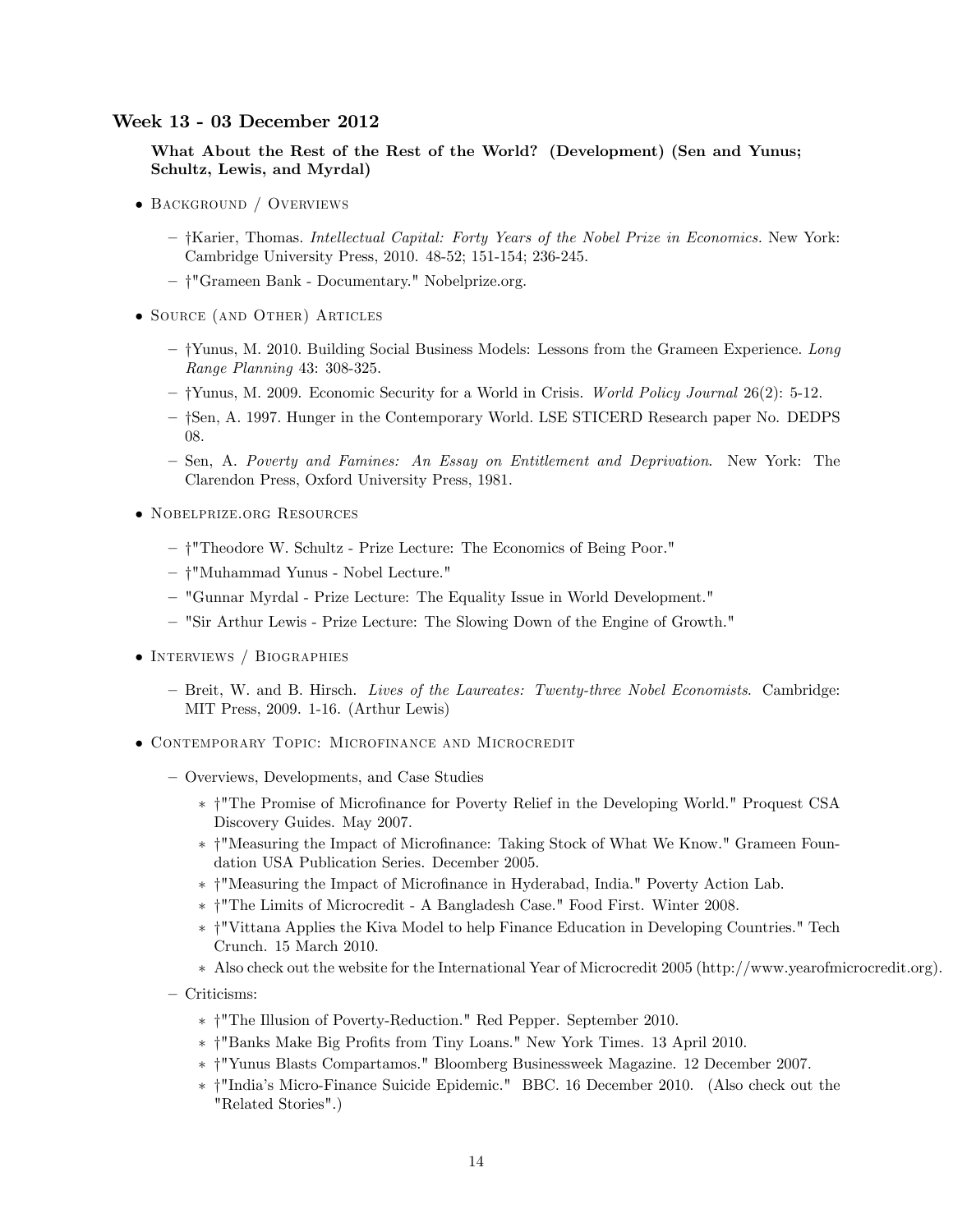- \* Westover, J. 2008. The Record of Microfinance: The Effectiveness / Ineffectiveness of Microfinance Programs as a Means of Alleviating Poverty. Electronic Journal of Sociology.
- "The Micro-Credit Cult." The Free Market. November 1995.
- Other Articles
	- Kowalik, M. and D. Martinez-Miera. 2010. The Creditworthiness of the Poor: A Model of the Grameen Bank. Federal Reserve Bank of Kansas City RWP 10-11.
	- \* Leach, F. and S. Sitaram. 2002. Microfinance and Women's Empowerment: A Lesson from India. Development in Practice 12(5): 575-588.

### 0.2 Week 14 - 10 December 2012

#### (Lessons From?) Economic History (Fogel and North)

- Background / Overviews
	- $-$  †Karier, Thomas. Intellectual Capital: Forty Years of the Nobel Prize in Economics. New York: Cambridge University Press, 2010. 173-178; 284-295.
- Source (and Other) Articles
	- $-$  †North, D. 1991. Institutions. *Journal of Economic Perspectives* 5(1): 97-112.
	- ñ North, D. Institutions, Institutional Change and Economic Performance. Cambridge: Cambridge University Press, 1990.
	- ñ North, D. Structure and Change in Economic History. New York: Norton, 1981.
	- $-$  † Fogel, R. and S. Engerman. 1977. Explaining the Relative Efficiency of Slave Agriculture in the Antebellum South. American Economic Review 67(3), 275-296.
	- † Fogel, R. 1975. Three Phases of Cliometrics Research on Slavery and its Aftermath. American Economic Review 65(2): 37-46.
	- ñ Fogel, R. Railroads and American Economic Growth: Essays in Econometric History. Baltimore: Johns Hopkins Press, 1964.
	- ñ Fogel, R. Time on the Cross: The Economics of American Negro Slavery. New York: Norton, 1974.
	- ñ Fogel, R. Without Consent of Contract: The Rise and Fall of American Slavery. New York: Norton, 1994.
- Nobelprize.org Resources
	- ñ y"Robert William Fogel Prize Lecture: Economic Growth, Population Theory, and Physiology: The Bearing of Long-Term Processes on the Making of Economic Policy."
	- † "Douglass C. North Prize Lecture: Economic Performance through Time."
	- $-$  "Simon Kuznets Prize Lecture: Modern Economic Growth: Findings and Reflections."
- INTERVIEWS / BIOGRAPHIES
	- †Horn, K. Roads to Wisdom: Conversations with Ten Nobel Laureates in Economics. Edward Elgar, 2009. 153-173. (Douglass North)
	- Breit, W. and B. Hirsch. Lives of the Laureates: Twenty-three Nobel Economists. Cambridge: MIT Press, 2009. 209-222. (Douglass North)